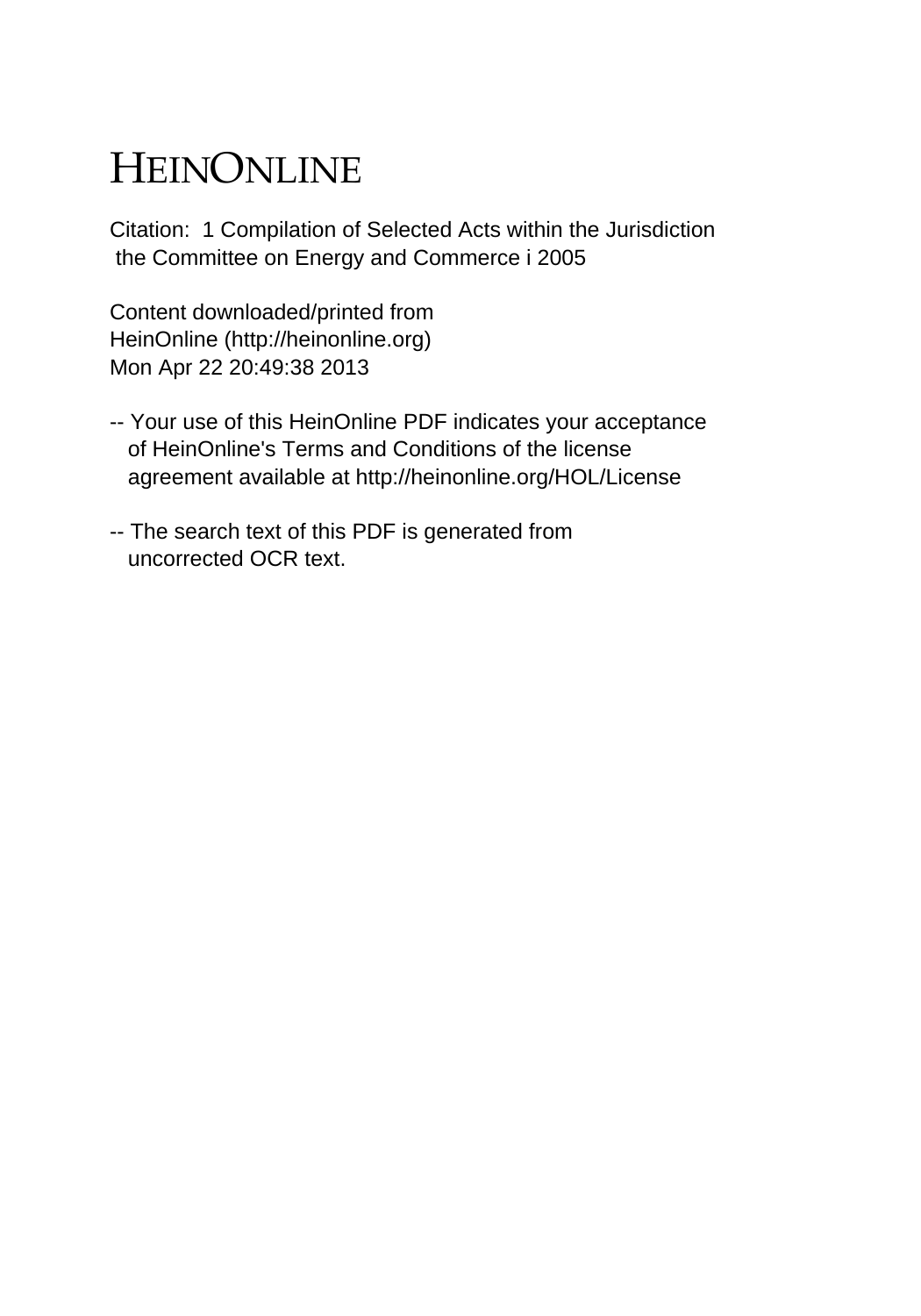109TH CONGRESS <br> *1st Session* COMMITTEE PRINT  $\begin{array}{c} \begin{array}{c} \begin{array}{c} \text{COMMTTE} \\ \text{PRINT} \end{array} \end{array}$ 

*1st Session* **PRINT ICOMMITEE** PRINT **109-C**

## COMPILATION OF **SELECTED ACTS** WITHIN THE JURISDICTION OF THE COMMITTEE **ON** ENERGY **AND** COMMERCE

## **COMMUNICATIONS** LAW

As Amended Through August **1, 2005**

**INCLUDING**

COMMUNICATIONS ACT OF 1934 TELECOMMUNICATIONS **ACT** OF **1996 COMMUNICATIONS** SATELLITE **ACT** OF **1962** NATIONAL **TELECOMMUNICATIONS AND** INFORMATION ADMINISTRATION **ORGANIZATION ACT TELEPHONE** DISCLOSURE **AND DISPUTE** RESOLUTION **ACT COMMUNICATIONS** ASSISTANCE FOR LAW **ENFORCEMENT ACT** ADDITIONAL COMMUNICATIONS **STATUTES**

PREPARED FOR THE **USE** OF THE COMMITTEE **ON** ENERGY **AND** COMMERCE **U.S. HOUSE** OF REPRESENTATIVES

**SELECTED** PROVISIONS FROM THE UNITED **STATES CODE**



OCTOBER **2005**

**U.S. GOVERNMENT PRINTING** OFFICE

98-114 WASHINGTON **:** 2005

For sale by the Superintendent of Documents, U.S. Government Printing Office Internet: bookstore.gpo.gov Phone: toll free (866) 512-1800; **DC** area (202) 512-1800 Fax: (202) 512-2250 Mail: Stop SSOP, Washington, DC 20402-0001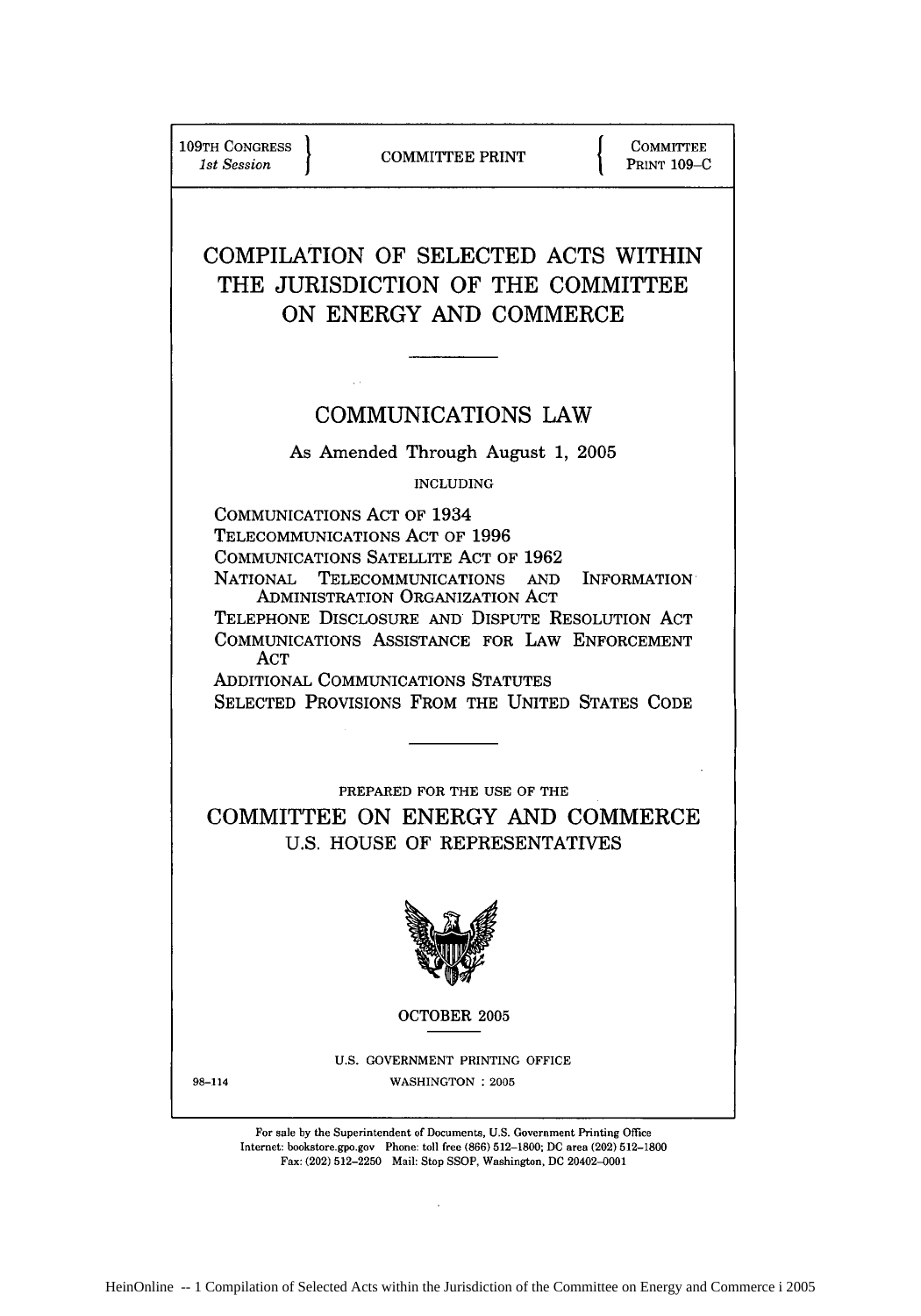This volume printed on acid-free paper **by** William **S. Hein &** Co., Inc.



Printed in the United States of America.

## COMMITTEE ON ENERGY AND COMMERCE

JOE BARTON, Texas, Chairman

RALPH M. HALL, Texas **JOHN D. DINGELL, Michigan** JOHN D. DINGELL, Michigan MCHAEL BILIRAKIS, Florida, Vice Ranking Member MICHAEL BILIRAKIS, Florida, Vice Chairman *Chairman* **FRED UPTON, Michigan EDWARD** J. MARKEY, Massachused **FRED** UPTON, Michigan FRED UPTON, Michigan EDWARD J. MARKEY, Massachusetts CLIFF STEARNS, Florida RICK BOUCHER, Virginia CLIFF STEARNS, Florida RICK BOUCHER, Virginia PAUL E. GILLMOR, Ohio EDOLPHUS TOWNS, New York ED WHITFIELD, Kentucky<br>CHARLIE NORWOOD, Georgia SHERROD BART GORDON, Tennessee CHARLIE NORWOOD, Georgia BART GORDON, Tennesse BARBARA CUBIN, Wyoming BOBBY L. RUSH, Illinois BARBARA CUBIN, Wyoming JOHN SHIMKUS, Illinois<br>
HEATHER WILSON, New Mexico<br> **BART STUPAK, Michigan** HEATHER WILSON, New Mexico BART STUPAK, Michigan JOHN B. SHADEGG, Arizona BLIOT L. ENGEL, New York JOHN B. SHADEGG, Arizona<br>
CHARLES W. "CHIP" PICKERING, ALBERT R. WYNN, Maryland CHARLES W. "CHIP" PICKERING, ALBERT R. WYNN, Mississippi, *Vice Chairman* GENE GREEN, Texas VITO FOSSELLA, New York TED STRICKLAND, Ohio ROY BLUNT, Missouri Contract Telecomputer Colora ROY BLUNT, Missouri **DIANA DEGETTE, Colorado STEVE BUYER.** Indiana **DEGETTE**, Colorado CONSIGLE GEORGE RADANOVICH, California MIKE DOYLE, Penni<br>CHARLES F. BASS, New Hampshire TOM ALLEN, Maine CHARLES F. BASS, New Hampshire TOM ALLEN, Maine<br>JOSEPH R. PITTS, Pennsylvania Manus JIM DAVIS, Florida JOSEPH R. PITTS, Pennsylvania<br>MARY BONO, California MARY BONO, California (G. 1988)<br>GREG WALDEN, Oregon (G. 1998) HILDA L. SOLIS, California GREG WALDEN, Oregon HILDA L. SOLIS, California MIKE FERGUSON, New Jersey<br>MIKE ROGERS, Michigan C.L. "BUTCH" OTTER, Idaho MIKE ROSS, Arkansas SUE MYRICK, North Carolina JOHN SULLIVAN, Oklahoma TIM MURPHY, Pennsylvania MICHAEL C. BURGESS, Texas MARSHA BLACKBURN, TENNESSEE

FRANK PALLONE, Jr., New Jersey LOIS CAPPS, California<br>MIKE DOYLE, Pennsylvania CHARLES A. GONZALEZ, Texas<br>JAY INSLEE, Washington TAMMY BALDWIN, Wisconsin

BUD ALBRIGHT, *Staff Director* DAVID CAVicKE, *General Counsel* REID P.F. STUNTZ, *Minority Staff Director and Chief Counsel*

**(II)**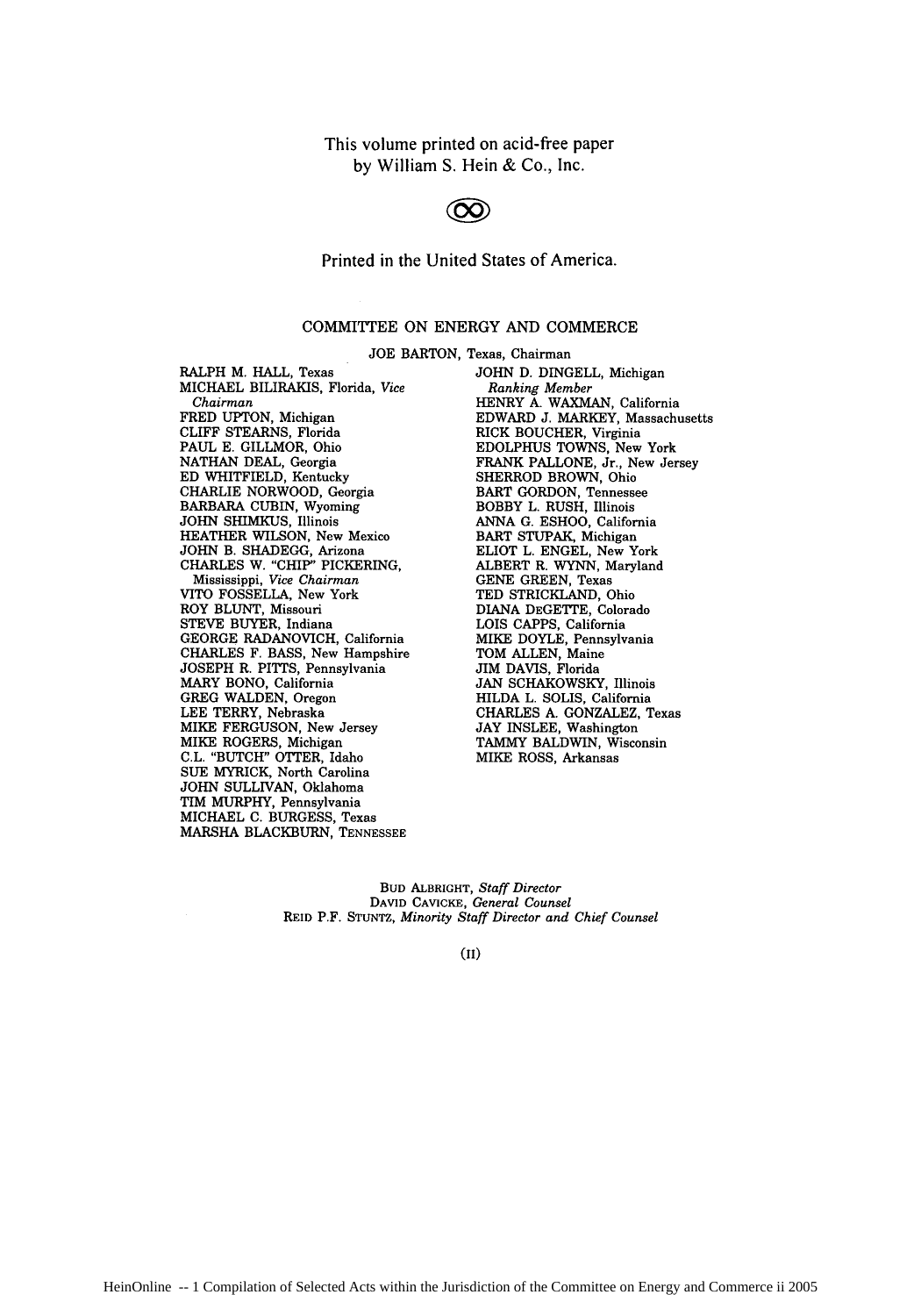For changes after the closing date of this publication (August 1, 2005) to provisions of law in this publication, see the United States Code Classification Tables published by the Office of the Law Revision Counsel of the House of Representatives at http://uscode.house.gov/classification/tables.shtml.

**(III)**